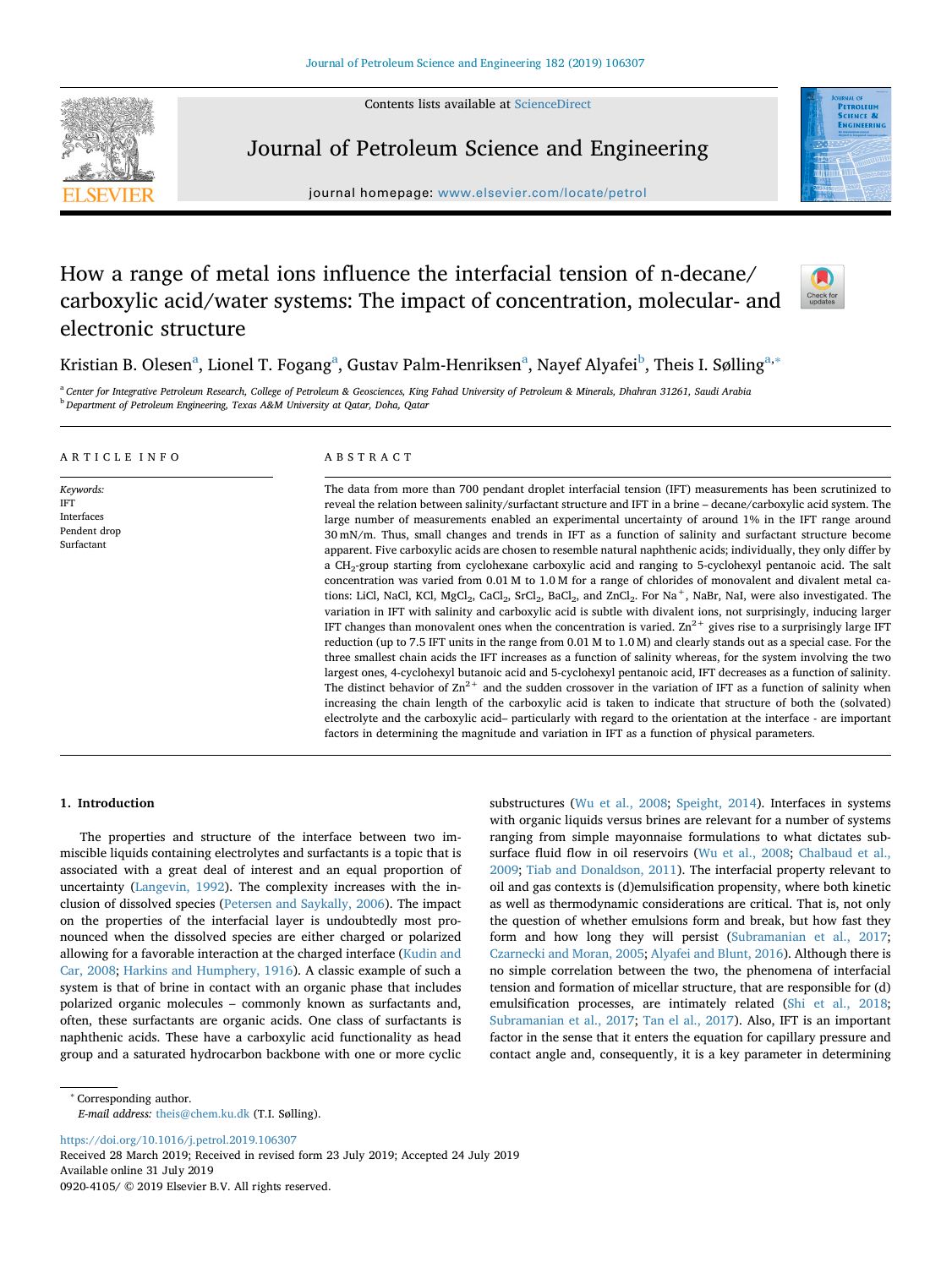fluid flow in a system of connected capillaries, such as that in porous media [\(Ese and Kilpatrick, 2004\)](#page-5-4). Since IFT is intimately related to fluid flow, it is of great interest to be able to control IFT with the focus of increasing the flow of oil from the subsurface ([Schechter et al., 1994](#page-6-9)). One way of doing this is by modifying the composition of the brine that surrounds the oil. The nature of the electrolytes that are present in the water impact the ability of an oil droplet to accommodate the stress put forward by water repulsion ([Harkins and Humphery, 1916;](#page-5-0) [Wen et al.,](#page-6-10) [2017\)](#page-6-10). Water modification is by far the most cost-effective approach to enhanced oil recovery, but to target an approach beyond trial and error it is essential to fully understand the nature of the interfacial layer at the molecular level. That is, exactly how the structure of organic surfactants impacts their preferred orientation at the interface, and how does this impact their interaction with electrolytes. The changes are not expected to be large, so we devised a careful and systematic study that is accurate enough to tease out some of the interfacial secrets that ultimately are key drivers in enhanced oil recovery.

#### **2. Experimental details**

### *2.1. Chemicals*

The five carboxylic acids (acids 1–5; cyclohexane carboxylic acid (**1**) (98%), cyclohexyl acetic acid (**2**) (98%), 3-cyclohexyl propanoic acid (**3**) (99%), 4-cyclohexyl butanoic acid (**4**) (99%) and 5-cyclohexyl pentanoic acid (**5**) (98%)) were purchased from Sigma-Aldrich and used without further purification. Their concentration was is all cases 1.66 mol%. Their structures are shown below:

#### *2.2. Interfacial tension measurements*

Interfacial tension measurements were done on the Attension Theta Optical Tensiometer instrument from Biolin Scientific. The technique was pendant drop drop-shape-analysis. The interfacial tension can be calculated by analyzing the droplet shape in combination with the density difference between the two phases ([Berry et al., 2015](#page-5-5)):

## $= \Delta \rho g r_o^2$

Interfacial tension is *γ* and the difference in density of the phases is Δ*ρ*. *g* is the gravitational constant, while the drop's radius of curvature, measured at the apex, is  $r_0$ , and  $\beta$  is a shape parameter. For each drop shape, there exists a unique shape parameter. The instrument was calibrated with a calibration ball of diameter  $4.000 \text{ mm} \pm 0.005 \text{ mm}$ . Measurements were done with a gas-tight syringe with a J-shaped needle attached. The needle was immersed into Milli-Q deionized water contained in a quartz cell and from it, drops of either carboxylic acid solution or pure decane were generated. The drop shapes were captured and analysed with the OneAttension software. Each IFT value is an average over three measurements on three individual drops. After creation, the drop was imaged every fourth second to give a total of 46 measurement points after a period of 180 s. The IFT measurements do indeed depend on time and stopping after 180 s is based on an assumption that the dependencies are the same or at least very similar for the systems under study. The assumption is very unlikely to be completely fulfilled and deviations will obviously add to the uncertainty. The dynamical behavior of the IFT in pendent droplet measurements is due to factors such as diffusion and droplet size reduction and it will be



Salts are standard stock chemicals from Aldrich as well and of a purity of >99%. Decane from Aldrich (HPLC grade) was purified by filtration through a silica column four times, and its IFT against milli-Q® deionized water was measured. The measured IFT was stable over 600 s, indicating no significant diffusion of impurities to the surface. The purified decane was kept in a dark place in a glass beaker resting upon a bed of silica powder in a closed container. The electrolyte solutions were stored in single-use plastic containers. The containers were systematically and thoroughly rinsed. First with a drop of soap then by brushing and flushing with tap water. Following this treatment, the containers were emptied and flushed several times again with Milli-Q® deionized water (Resistivity of 18.2 MΩcm). The adequacy of the cleaning process was checked by measuring the surface tension of Milli-Q® water that was stored in such a container overnight. Measured values were 72.87 mN/m, 73.06 mN/m, 72.99 mN/m where the reference value for the surface tension of water at 20 °C is 72.80 mN/m, 72 thus signifying, that after the cleaning, there were no significant impurities left in the container. Then 1.0 M solutions of salts were prepared using Milli-Q® deionized water, and from these, solutions of 0.01 M, 0.1 M, and 0.5 M were made by dilution, and all solutions transferred to their respective cleaned containers. Decane solutions of the five naphthenic acids were made by weighing out the liquid carboxylic acid into a clean container with a micropipette and adding purified decane up to the target concentration of 1.66 mol %. The solutions of the organic acids were stored in sealed glass containers in a dark place.

the topic of a future independent study. The experimental data for each salt concentration arise from three replicate measurements, each consisting of 46 measured IFT values. The quartz cell and needle were cleaned before the quartz cell was filled with a new aqueous phase. Cleaning was done thorough flushing with Milli-Q® deionized water and acetone (interchangeably). For 3-cyclohexyl propanoic acid, the IFT value dropped by a unit before stabilizing after ten minutes, after which the measurements were done.

#### *2.3. Data treatment*

Each measurement contains 46 data points, and these were checked for outliers using the two-tailed Grubb's test ([Grubbs and Beck, 1972\)](#page-5-6) with a 95% confidence level. It was found that around every tenth measurement had one outlier, and it was very seldom for measurements to contain more than one outlier. It was found, using the Shapiro-Wilk test, that the vast majority of the data sets were normally distributed, and uncertainties of the average IFT value were expressed as 99.5% confidence intervals calculated from the measurements' standard deviation. To obtain an estimate of the uncertainty of the mean IFT value of the three replicate data sets for each system, the squared uncertainties of each replicate were summed, and the total uncertainty was expressed as the square root of that sum as per standard error propagation procedures. Using this procedure, each system containing three replicates had their average IFT and uncertainty calculated (the latter generally found to be between  $\pm$  0.10 mN/m and  $\pm$  0.30 mN/m).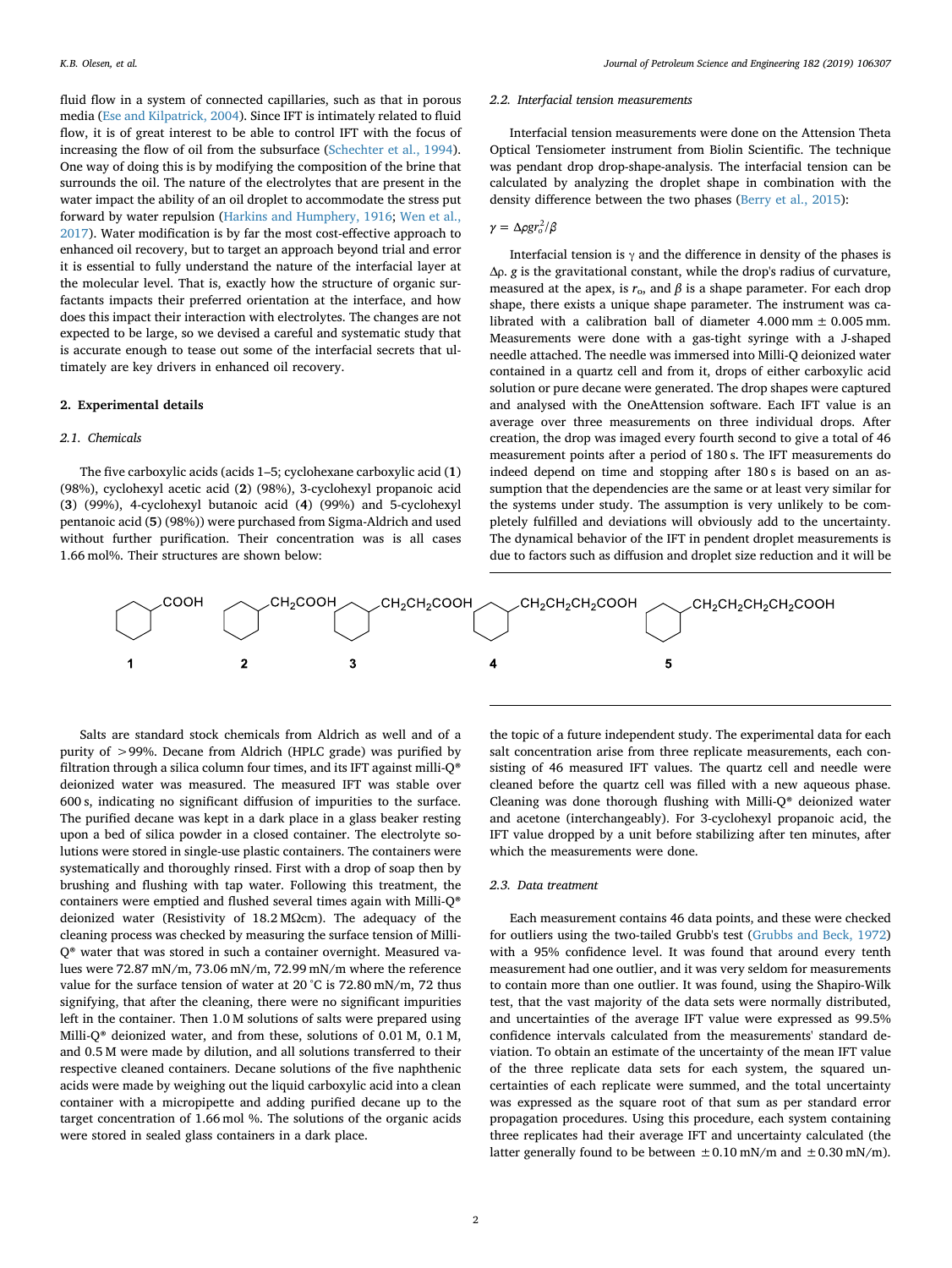#### *2.4. Density measurements*

To determine the interfacial tension, the densities of the employed solutions were recorded. Measurements were conducted on an Anton Paar DMA 4500 M density meter. For each solution, a small sample of 2–3 mL was injected into the instrument, and the density was measured at 22 °C – the average temperature of the laboratory in which the IFT measurements were conducted. Densities were measured with a precision of four decimal points and are provided in Table S1 of the supporting information.

#### **3. Results and discussion**

The present set of data represents a compilation of very carefully conducted and systematic experiments. The overlying idea is to reduce the uncertainty to a minimum to be able to observe even slight variations in the measured IFT when systematically varying the metal ion down along the first two main groups of the periodic table with the inclusion of zinc. The anion was chosen amongst the halides Cl−, Br−, I −. Additionally, the carboxylic acids that we have chosen to shed light on the phenomena that take place at the interface were modified systematically to become longer chain and thus more hydrophobic. They are simply carboxylic acids where the COOH group and the lipophilic cyclohexyl group are separated by 0–4 methylene units.

## *3.1. Accuracy of the IFT values determined by the pendant drop method*

The  $V_d/V_{max}$  ratio is the so-called Worthington number (where is  $V_d$ ) is the droplet volume and *Vmax* is the volume at which the droplet dispatches from the needle); operating at Worthington numbers close to unity results in the most reliable measurements [\(Berry et al., 2015](#page-5-5)). Measurements were conducted with drop volumes corresponding to Worthington numbers in the range of 0.90–0.95. The spread of repeated interfacial tension values was lower when increasing the drop volume. The accuracy of the instrument and the quality of the calibration was tested by measuring pure decane against water yielding average IFT values of 51.51 mN/m, 52.04 mN/m, 51.43 mN/m, and 51.19 mN/m for four replicate measurements measured over 600s. With most literature values in the range of 51.1 mN/m to 53.2 mN/m, the agreement is excellent [\(Georgiadis et al., 2011;](#page-5-7) [Goebel and Lunkenheimer, 1997](#page-5-8); [Sayed et al., 2019](#page-6-11); [Susnar et al., 1994](#page-6-12); [Zeppieri et al., 2001](#page-6-13)). Based on the statistical treatment, the precision of the individual measurements was found to be between  $\pm 0.10$  mN/m and  $\pm 0.30$  mN/m, and the repeatability of three replicates measured in succession of each other is therefore very high. The quartz cell and needle were removed for cleaning from one measurement to the next.

The variation of the overall method including the intermittent cleaning procedures was investigated using repeated measurements on the same system at three different days. The average measured IFT values from each set of three replicates were used to compute a mean and standard deviation. From this, the uncertainty owing to the

variation of the method was expressed as a 99.5% confidence interval. This was done for acid 2–4, and the average uncertainty on the IFT values was  $\pm$  0.23 mN/m. To express a total value for the uncertainty of the mean IFT value of each system, the uncertainty of  $\pm$  0.23 mN/m was simply added to the uncertainty of the measurements as determined above. Note that a simple summation of uncertainties is not standard error propagation procedure. Standard propagation procedures would yield a total uncertainty that is smaller by a factor  $\sqrt{2}$ , however, to allow for a wider margin of error, total uncertainties on IFT results are a sum. From the repeated measurements described above, quality control charts of the type described by ([Harris, 2016\)](#page-6-14) were constructed ([Fig. 1\)](#page-2-0). These charts allow for an evaluation of the precision of the method over time, and serve as a reference check for the quality of the procedure. The mean (solid line) is calculated and lines of  $\pm 2\sigma \sqrt{n}$  (warning line, narrow dashed) and  $\pm 3\sigma \sqrt{n}$  (action line, wide dashed) are shown, where  $n = 3$  is the number of replicate measurements, and  $\sigma$  is the standard deviation of the measurements. Because data are normally distributed 99.7% of data should be within the action lines.

t is essential to note that if one of the following six events are so unlikely that if one is witnessed, the experimental procedure should be re-evaluated and checked for flaws: A measurement outside the action lines. Two measurements in a series of three are between the action and warning lines. Seven back-to-back measurements above or below the mean. Six measurements in a row all increasing or decreasing. Fourteen measurements alternatingly increasing and decreasing. And lastly, any pattern that is obviously not random ([Harris, 2016\)](#page-6-14). According to these criteria, the present measurements are well behaved with total uncertainties on mean IFT values between  $\pm 0.30$  mN/m and  $+0.55$  mN/m.

## *3.2. Impact of variation in structure of the carboxylic acids on the interfacial tension*

The five acids that are employed in this study are not expected to differ much in terms of acidity or solubility in water.

All acids have a similar  $pK_a$  value which is slightly higher than that of acetic acid; in the case of cyclohexane carboxylic acid it is 4.9. Since the  $pK_a$  values are virtually identical, any observed IFT trend is not related to increased deprotonization but solely determined by the structure and orientation of the carboxylic group at the interface. It is exactly the detailed interfacially related phenomena, such as those related to structure and orientation, that we intend to address in this study. The results of the IFT measurements involving a pure water phase against a decane-acid phase are shown in [Table 1.](#page-3-0)

There is a decreasing trend in the IFT when progressively adding one and two CH2 groups to the base cyclohexane carboxylic acid. The trend stops at three  $CH<sub>2</sub>$  groups where the IFT suddenly increases only to go down again for the  $(CH<sub>2</sub>)<sub>4</sub>$  species. The changes are subtle, but the trends are identifiable within the uncertainty. It is also noticed that the trend persists when electrolytes are added to the water in low

<span id="page-2-0"></span>

**Fig. 1.** Harris quality charts [\(Harris, 2016](#page-6-14)) to reveal the repeatability of the pendant drop IFT measurements. Solid line is the mean IFT value. Narrow dashed lines represent the mean IFT value ± 2*σ* √*n*, while wide dashed line represents the mean value ± 3*σ* √*n for (left) acid 2, (middle) acid 3, and (right) acid 4.*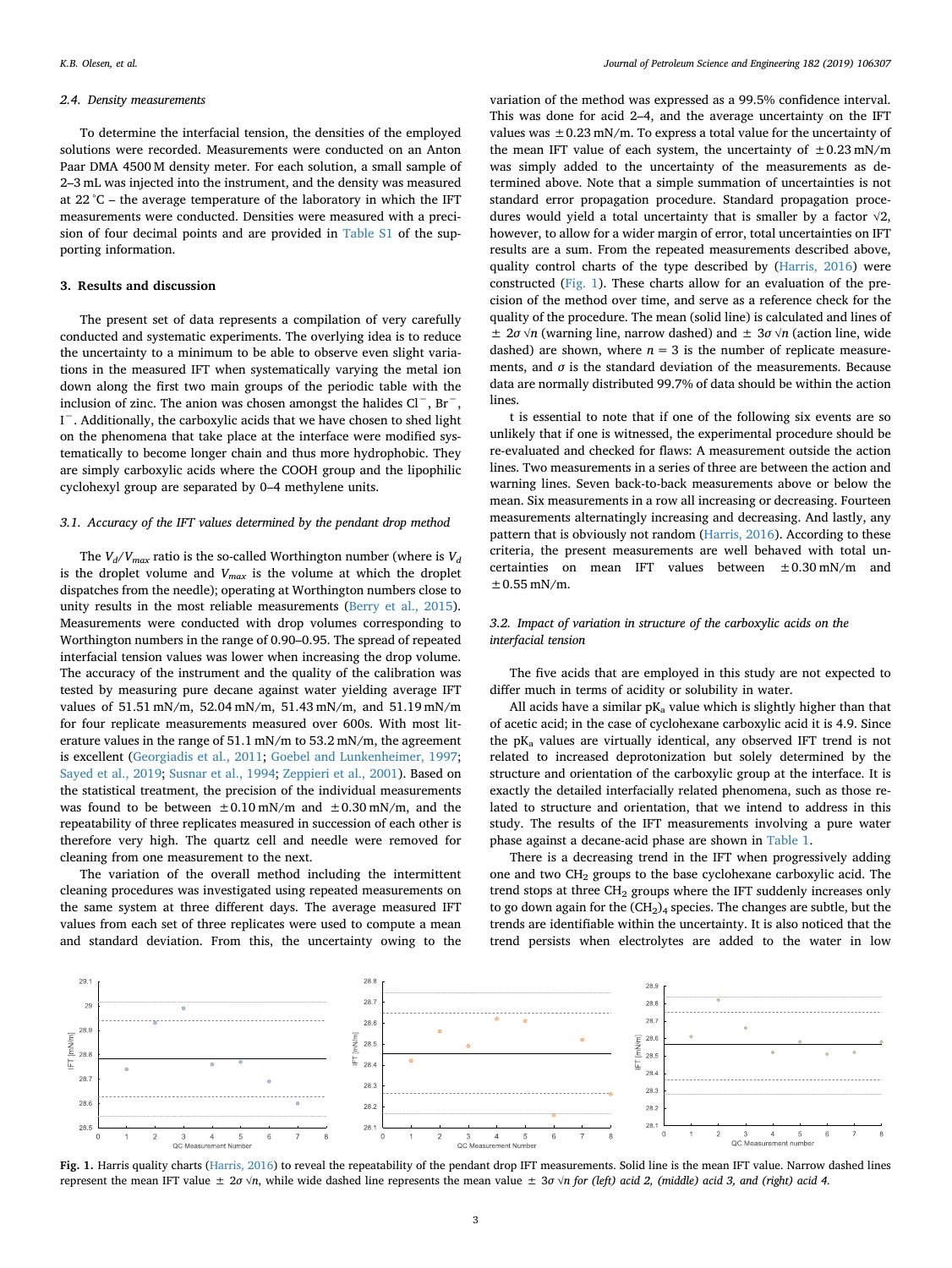#### <span id="page-3-0"></span>**Table 1**

IFT milli-Q water-decane/acid phases. The acid concentration was 1.66 mol%.

| Conc. $= 1.66$ mol%         | IFT $(mN/m)$<br>Experimental |
|-----------------------------|------------------------------|
| Cyclohexane carboxylic acid | 30.39                        |
| Cyclohexyl acetic acid      | 28.79                        |
| 3-Cyclohexyl propanoic acid | 27.56                        |
| 4-Cyclohexyl butyric acid   | 29.55                        |
| 5-Cyclohexyl pentanoic acid | 28.86                        |

concentrations (up to 0.5 M); there is a decreasing trend from acid 1 to 3 but IFT goes back up for acid 4 and then down for acid 5. The only exception to this rule is found in the case of  $CaCl<sub>2</sub>$ . This is evident from [Tables 3 and 4](#page-4-0) in the case of the mono- and divalent ions respectively.

#### *3.3. Impact of electrolyte variation on the interfacial tension*

Overall, there is little, if any, impact on IFT when the monovalent cation is varied down along the first main group from Li to K. If anything, potassium could be seen as reducing the IFT slightly more than the other alkali metal ions. This is illustrated by considering the 1.0 M concentrations in [Table 2](#page-3-1) to potentially observe the largest impact on IFT. It is noticed that the IFT decreases from acid 1–5, this stands in contrast to what is the case for the lower concentrations (e.g. 0.01 M) where there is a decrease from acid 1–3 and an increase when it comes to acid 4 and a drop for acid 5.

A similar range of experiments were conducted, without the presence of carboxylic acids, what is, simply to investigate the impact of the electrolytes on a pure decane phase. The results are shown in [Table 4.](#page-4-1) It is evident that the uncertainty is significantly higher than in the presence of carboxylic acid; this is probably due to a higher instability of the droplet surface in the absence of surface-active molecules. This increased uncertainty makes it difficult to recognize individual subtle effects. In most cases, the IFT values are lower compared to the pure-water/decane system, the IFT is highest for high salinities and in some of the cases even higher than the pure-water/decane system – similar to what was found for acid 1–3 in combination with decane-where the IFT also increases with salinity. This is not surprising as an increased number of electrolytes will increase the hydrophilichydrophobic interaction at the interface. It has also been verified theoretically by the Gibbs excess absorption theory for air-aqueous NaCl systems that larger NaCl concentration leads to larger absorption particularly by chloride to result in an increased surface tension [\(D'Auria](#page-5-9) [and Tobias, 2009](#page-5-9); [Levin, 2000\)](#page-6-15). The data does seem to indicate that KCl regardless of concentration induces a slightly higher IFT reduction as is also the case when a carboxylic acid is present in the system.

The impact of changing the anion is a little more striking [\(Table 5](#page-4-2)). The results are pointing towards a reduction in IFT when varying the halides down the row Cl<sup>−</sup>, Br<sup>−</sup> and I<sup>−</sup>. It was also noticed that the high salinity trend for NaI differs from all the other 1.0 M brines where the IFT decreases from acid 1 to acid 5. For NaI, the trend resembles that of the lower concentrations - decrease from acid 1–3, increase for acid 4 and decrease for acid 5. This finding, together with that of  $K^+$ , shows that the solvation of the electrolytes in play has a central role. Iodide is a large and easily polarizable species that does not have a high demand to be surrounded by solvent molecules (here water) and by the same token iodide is much more free in enter into a specific interaction at the interface to engage all available surfactant sites even at low concentrations. Thus, 1.0 M iodide will resemble the low-concentration/ pure case much more. The same argument can be applied towards  $K^+$  the cation is freer to bind more tightly to the carbonyl lone pair to stabilize the interface and reduce the IFT.

The IFT is influenced to a slightly higher degree by the divalent species [\(Table 3](#page-4-0)) which to a certain extent is no surprise because the interfacial behavior is determined by the covalent and electrostatic interactions between the oil/carboxylic acid layer, the polarized and unperturbed water molecules, and ultimately directly by donor-acceptor interactions between electrolytes and the organic acids at the interface. The effect is not a large one though. It seems like the values start slightly higher, a big impact is only in place in the case of  $\text{Zn}^{2+}$ ; here crystallites are observed to form on the actual droplet when acids 4 and 5 are in play; but only in those cases. This latter phenomenon made it difficult to calculate an accurate IFT owing to a poor fit of the drop profiles. The crystallites also act as a stabilizing interfacial shield between the brine and the decane as shown in [Fig. 2.](#page-5-10) The fact that the crystallization only is pronounced for acid 4 and 5 is indicating that the interfacial structure is highly important, dependent on the bipolar molecules in the oil phase and, unfortunately, hitherto not properly understood.

#### *3.4. Impact of electrolyte concentration on the interfacial tension*

The relation between brine concentration and IFT is a story in its own right, and to a certain extent, the discussion has already been opened up above. The trends that are apparent from [Tables 2–5](#page-3-1) can be summarized in a few very general statements:

- 1. For the monovalent cations the IFT increases with concentration in the case of acid 1–3, for acid 4 and 5, IFT decreases with concentration. NaI is an exception. In this case, IFT decreases with concentration in all cases but for acid 1.
- 2. For the divalent cations, IFT is mostly increasing with concentration for acid 1–4 and decreasing in all cases for acid 5. BaCl<sub>2</sub> is an exception; here a decrease with concentration is observed in the case of acid 4 as well.

These observations point in the same directions as those for the investigation of the structural variation of the acid and the electronic

<span id="page-3-1"></span>

| w<br>e la |  |
|-----------|--|
|-----------|--|

IFT brine-decane phases as a function of the monovalent cation.

| <b>IFT</b>       | Acid 1 | Error | Acid 2 | Error | Acid 3 | Error | Acid 4 | Error | Acid 5 | Error |
|------------------|--------|-------|--------|-------|--------|-------|--------|-------|--------|-------|
| LiCl 0.01 M      | 30.40  | 0.47  | 28.75  | 0.52  | 28.50  | 0.30  | 29.21  | 0.41  | 26.46  | 0.53  |
| $LiCl$ 0.1 M     | 30.68  | 0.41  | 28.95  | 0.44  | 28.08  | 0.39  | 29.01  | 0.41  | 25.60  | 0.48  |
| LiCl 0.5 M       | 31.04  | 0.37  | 29.14  | 0.49  | 28.24  | 0.29  | 28.46  | 0.47  | 25.05  | 0.48  |
| LiCl 1 M         | 31.29  | 0.38  | 29.38  | 0.33  | 28.31  | 0.36  | 27.88  | 0.48  | 24.16  | 0.29  |
| NaCl 0.01 M      | 30.44  | 0.49  | 28.93  | 0.35  | 28.36  | 0.32  | 29.16  | 0.47  | 26.90  | 0.30  |
| NaCl 0.1 M       | 30.55  | 0.43  | 29.10  | 0.32  | 28.53  | 0.34  | 29.00  | 0.38  | 26.45  | 0.13  |
| NaCl 0.5 M       | 31.10  | 0.43  | 29.37  | 0.42  | 28.48  | 0.37  | 28.76  | 0.42  | 24.79  | 0.44  |
| NaCl 1 M         | 31.24  | 0.48  | 29.65  | 0.38  | 28.64  | 0.40  | 28.45  | 0.46  | 24.01  | 0.38  |
| KCl 0.01 M       | 30.39  | 0.40  | 28.99  | 0.31  | 28.44  | 0.35  | 29.19  | 0.45  | 27.29  | 0.25  |
| <b>KCl 0.1 M</b> | 30.42  | 0.35  | 28.93  | 0.43  | 28.01  | 0.39  | 28.83  | 0.57  | 24.43  | 0.25  |
| KCl 0.5 M        | 30.61  | 0.47  | 29.30  | 0.57  | 28.08  | 0.42  | 28.42  | 0.44  | 25.26  | 0.33  |
| KCl 1 M          | 31.30  | 0.43  | 29.25  | 0.34  | 28.48  | 0.40  | 28.11  | 0.41  | 23.29  | 0.36  |
|                  |        |       |        |       |        |       |        |       |        |       |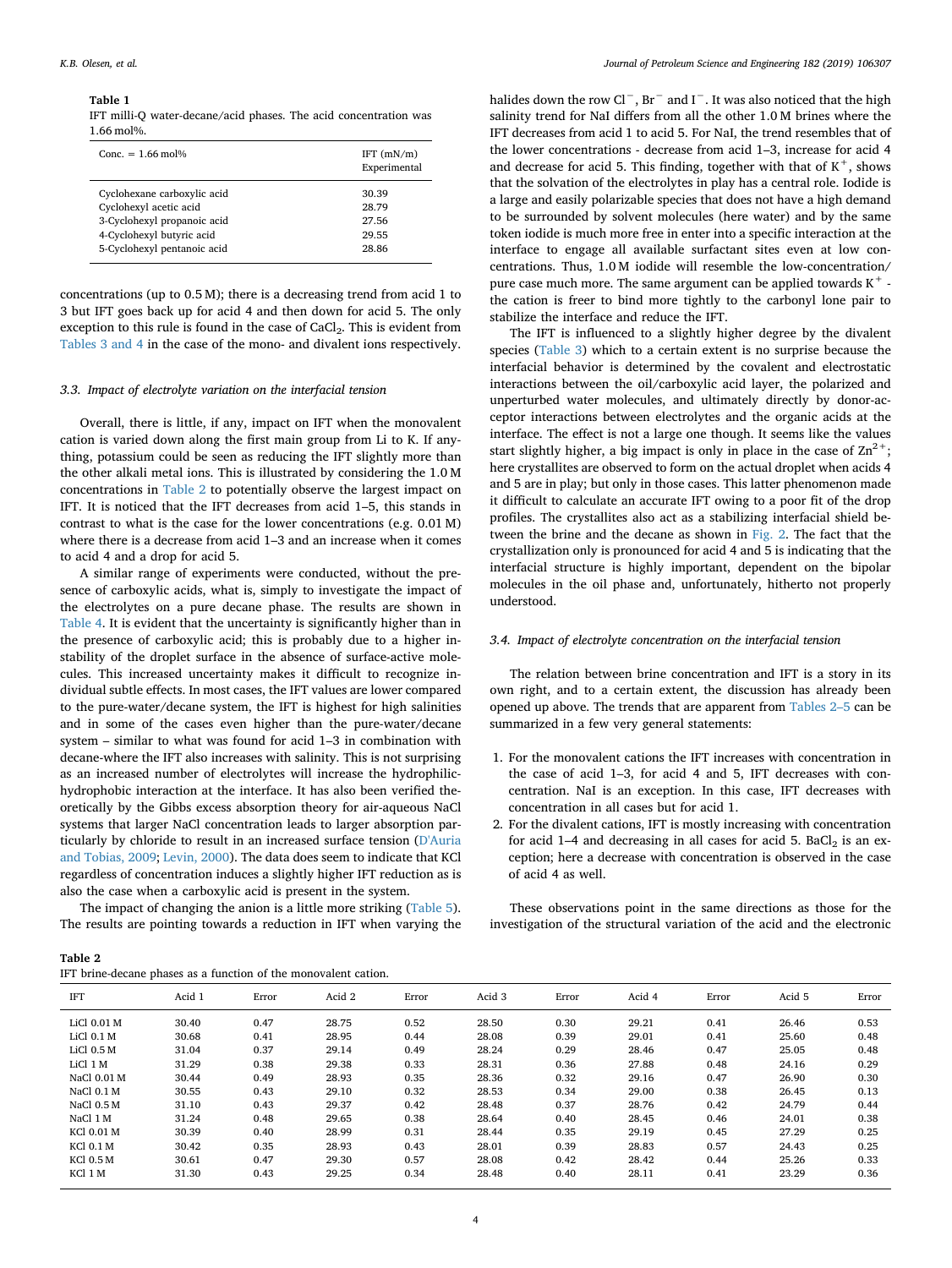<span id="page-4-0"></span>

IFT water-decane phases as a function of the divalent cation.

|                           | Acid 1 | Error | Acid 2 | Error | Acid 3 | Error | Acid 4 | Error | Acid 5 | Error |
|---------------------------|--------|-------|--------|-------|--------|-------|--------|-------|--------|-------|
| MgCl <sub>2</sub> 0.01 M  | 30.70  | 0.48  | 28.67  | 0.31  | 27.98  | 0.45  | 28.80  | 0.42  | 24.16  | 0.49  |
| MgCl <sub>2</sub> 0.1 M   | 30.59  | 0.30  | 28.75  | 0.36  | 27.84  | 0.47  | 28.36  | 0.48  | 23.46  | 0.32  |
| MgCl <sub>2</sub> 0.5 M   | 31.41  | 0.44  | 29.54  | 0.37  | 28.68  | 0.48  | 28.82  | 0.43  | 22.78  | 0.48  |
| MgCl <sub>2</sub> 1 M     | 32.63  | 0.35  | 30.78  | 0.36  | 29.43  | 0.45  | 29.43  | 0.42  | 21.42  | 0.40  |
| CaCl <sub>2</sub> 0.01 M  | 30.52  | 0.36  | 28.73  | 0.38  | 27.86  | 0.40  | 26.57  | 0.66  | 26.95  | 0.36  |
| CaCl <sub>2</sub> $0.1$ M | 30.75  | 0.43  | 28.85  | 0.44  | 27.80  | 0.49  | 26.22  | 0.63  | 24.89  | 0.26  |
| CaCl <sub>2</sub> $0.5 M$ | 31.36  | 0.44  | 29.48  | 0.35  | 28.22  | 0.52  | 25.84  | 0.59  | 22.29  | 0.50  |
| CaCl <sub>2</sub> 1 M     | 32.39  | 0.35  | 30.40  | 0.35  | 28.51  | 0.49  | 25.22  | 0.61  | 20.47  | 0.37  |
| SrCl <sub>2</sub> 0.01 M  | 30.58  | 0.29  | 28.61  | 0.31  | 27.70  | 0.52  | 28.97  | 0.50  | 26.64  | 1.17  |
| SrCl <sub>2</sub> 0.1 M   | 30.55  | 0.31  | 28.83  | 0.35  | 28.21  | 0.51  | 28.22  | 0.39  | 25.23  | 0.36  |
| $SrCl2$ 0.5 M             | 31.30  | 0.43  | 29.19  | 0.35  | 28.34  | 0.42  | 28.52  | 0.48  | 23.26  | 0.39  |
| SrCl <sub>2</sub> 1 M     | 32.05  | 0.38  | 30.28  | 0.32  | 28.93  | 0.43  | 28.90  | 0.41  | 21.97  | 0.30  |
| BaCl <sub>2</sub> 0.01 M  | 30.48  | 0.38  | 28.39  | 0.30  | 27.94  | 0.54  | 28.85  | 0.49  | 25.78  | 0.23  |
| BaCl <sub>2</sub> $0.1$ M | 30.59  | 0.46  | 28.30  | 0.36  | 27.79  | 0.46  | 28.20  | 0.40  | 23.52  | 0.32  |
| BaCl <sub>2</sub> $0.5 M$ | 31.22  | 0.34  | 28.94  | 0.33  | 27.64  | 0.42  | 28.05  | 0.36  | 22.75  | 0.24  |
| BaCl <sub>2</sub> 1 M     | 32.12  | 0.33  | 29.82  | 0.30  | 27.76  | 0.39  | 27.79  | 0.42  | 21.57  | 0.18  |
| ZnCl <sub>2</sub> 0.01 M  | 30.50  | 0.39  | 28.43  | 0.33  | 27.98  | 0.50  | 28.15  | 0.45  | 23.80  | 0.41  |
| ZnCl <sub>2</sub> 0.1 M   | 30.58  | 0.32  | 28.19  | 0.35  | 27.40  | 0.50  | 25.21  | 0.37  | 20.20  | 0.22  |
| ZnCl <sub>2</sub> 0.5 M   | 30.57  | 0.37  | 27.02  | 0.34  | 20.79  | 0.39  | 19.85  | 0.40  | 18.76  | 0.38  |
| ZnCl <sub>2</sub> 1 M     | 29.50  | 0.33  | 22.26  | 0.31  | N/A    | N/A   | 20.81  | 0.32  | 18.70  | 0.34  |

<span id="page-4-1"></span>**Table 4**

IFT milli-Q water-decane phases as a function of the mono- and divalent valent cation and halide anion.

|                   | 0.01 <sub>M</sub> | Error | 0.1 <sub>M</sub> | Error | 0.5 <sub>M</sub> | Error | 1 M   | Error |
|-------------------|-------------------|-------|------------------|-------|------------------|-------|-------|-------|
| LiCl              | 49.58             | 1.14  | 50.58            | 0.76  | 50.85            | 0.74  | 51.65 | 1.02  |
| NaCl              | 49.73             | 0.93  | 50.29            | 0.63  | 50.63            | 0.85  | 51.46 | 0.96  |
| KC1               | 46.93             | 1.31  | 47.56            | 0.90  | 47.35            | 1.23  | 47.35 | 1.23  |
| NaBr              | 49.99             | 0.78  | 50.25            | 0.78  | 50.72            | 0.83  | 50.91 | 0.98  |
| NaI               | 50.85             | 0.79  | 50.41            | 0.89  | 50.21            | 1.00  | 49.83 | 1.22  |
| MgCl <sub>2</sub> | 49.62             | 1.07  | 48.73            | 1.63  | 49.66            | 1.65  | 50.37 | 1.70  |
| CaCl <sub>2</sub> | 50.59             | 0.85  | 50.83            | 0.74  | 50.95            | 0.88  | 51.45 | 0.85  |
| SrCl <sub>2</sub> | 46.77             | 1.16  | 47.65            | 1.17  | 46.58            | 1.33  | 45.51 | 1.51  |
| BaCl <sub>2</sub> | 50.16             | 1.17  | 49.49            | 1.16  | 48.23            | 1.04  | 48.19 | 1.22  |
| ZnCl <sub>2</sub> | 50.33             | 0.86  | 50.68            | 0.72  | 50.97            | 0.97  | 51.32 | 1.11  |

nature of the electrolyte. Because of the distinct change-overs from one ion to another and from one carboxylic acid to another, the results indicate that there are several factors in play to influence the IFT when the electrolyte concentration is varied. The most obvious being the electronic structure of the involved ions and the molecular structure of the involved carboxylic acid.

## **4. Key factors in determining the interfacial tension: unifying picture**

There is not one unifying trend, but rather a sudden shift in concentration and electrolyte dependence when the length of the alkyl chain that separates the ring structure from the polar end is extended. The changing nature of the IFT interplay between acid structure, electrolyte concentration and electrolyte identity is testament to a delicate structure at the water-decane interface that is influenced by the surrounding environment. The fact that divalent ions give rise to a stronger impact than monovalent ions is indicating that electrostatic interactions at the interface rather than specific interactions are in play. The fact that IFT increases as a function of concentration for the smaller acids is also an indication of an electrostatic rather than a specific interaction being in play. The size of acid 1 forces it to orient itself more specifically than the rest of the acids to ensure that the (hydrophobic) ring is fully submerged in the decane phase. This leaves little room for the electrolytes to stabilize the interface as the hydrophilic ends will be able to pack quite closely; thus, additional electrolytes will not stabilize the system but rather destabilize it through coulombic repulsion the electrolytes in between. In the case of the longer chain acids, the position of the acid at the interface is more forgiving. This leaves room for more acids to interact at the interface. This idea is illustrated with the schematic in [Fig. 3](#page-5-11) showing that structural parameters such as packing at the surface are important because the carboxylic acid has to be directed very specifically when small compared to the larger system that leaves some flexibility to the orientation of the carboxylic acid at the interface.

The fact that acids 4 and 5 results in crystallization at the interface is in line with this argument. The ability of the acids to adopt a variety of configurations allow for re-orientation in response to electrolytes. Apparently, it would seem that large concentrations of zinc induce a structure in the interface that can lead to the seed of a crystallization process.

<span id="page-4-2"></span>

IFT water-decane/acid phases as a function of anion. The acid concentration was 1.66 mol%.

|             | Acid 1 | Error | Acid 2 | Error | Acid 3 | Error | Acid 4 | Error | Acid 5 | Error |
|-------------|--------|-------|--------|-------|--------|-------|--------|-------|--------|-------|
| NaCl 0.01 M | 30.44  | 0.49  | 28.93  | 0.35  | 28.36  | 0.32  | 29.16  | 0.47  | 26.90  | 0.30  |
| NaCl 0.1 M  | 30.55  | 0.43  | 29.10  | 0.32  | 28.53  | 0.34  | 29.00  | 0.38  | 26.45  | 0.13  |
| NaCl 0.5 M  | 31.10  | 0.43  | 29.37  | 0.42  | 28.48  | 0.37  | 28.76  | 0.42  | 24.79  | 0.44  |
| NaCl 1 M    | 31.24  | 0.48  | 29.65  | 0.38  | 28.64  | 0.40  | 28.45  | 0.46  | 24.01  | 0.38  |
| NaBr 0.01 M | 30.63  | 0.43  | 29.04  | 0.43  | 28.51  | 0.53  | 29.13  | 0.50  | 27.66  | 0.53  |
| NaBr 0.1 M  | 30.61  | 0.38  | 28.84  | 0.35  | 28.06  | 0.41  | 28.93  | 0.44  | 26.88  | 0.40  |
| NaBr 0.5 M  | 30.89  | 0.53  | 29.24  | 0.37  | 28.42  | 0.55  | 28.71  | 0.42  | 25.07  | 0.38  |
| NaBr 1 M    | 31.20  | 0.42  | 29.49  | 0.39  | 28.29  | 0.45  | 28.30  | 0.37  | 24.55  | 0.27  |
| NaI 0.01 M  | 30.64  | 0.39  | 29.08  | 0.34  | 28.21  | 0.44  | 29.09  | 0.45  | 26.30  | 0.94  |
| NaI 0.1 M   | 30.48  | 0.35  | 28.72  | 0.43  | 27.77  | 0.50  | 28.70  | 0.48  | 25.21  | 0.15  |
| NaI 0.5 M   | 30.54  | 0.38  | 28.81  | 0.38  | 27.58  | 0.41  | 28.15  | 0.40  | 23.72  | 0.36  |
| NaI 1 M     | 30.73  | 0.36  | 28.66  | 0.31  | 26.97  | 0.46  | 27.64  | 0.40  | 21.78  | 0.38  |
|             |        |       |        |       |        |       |        |       |        |       |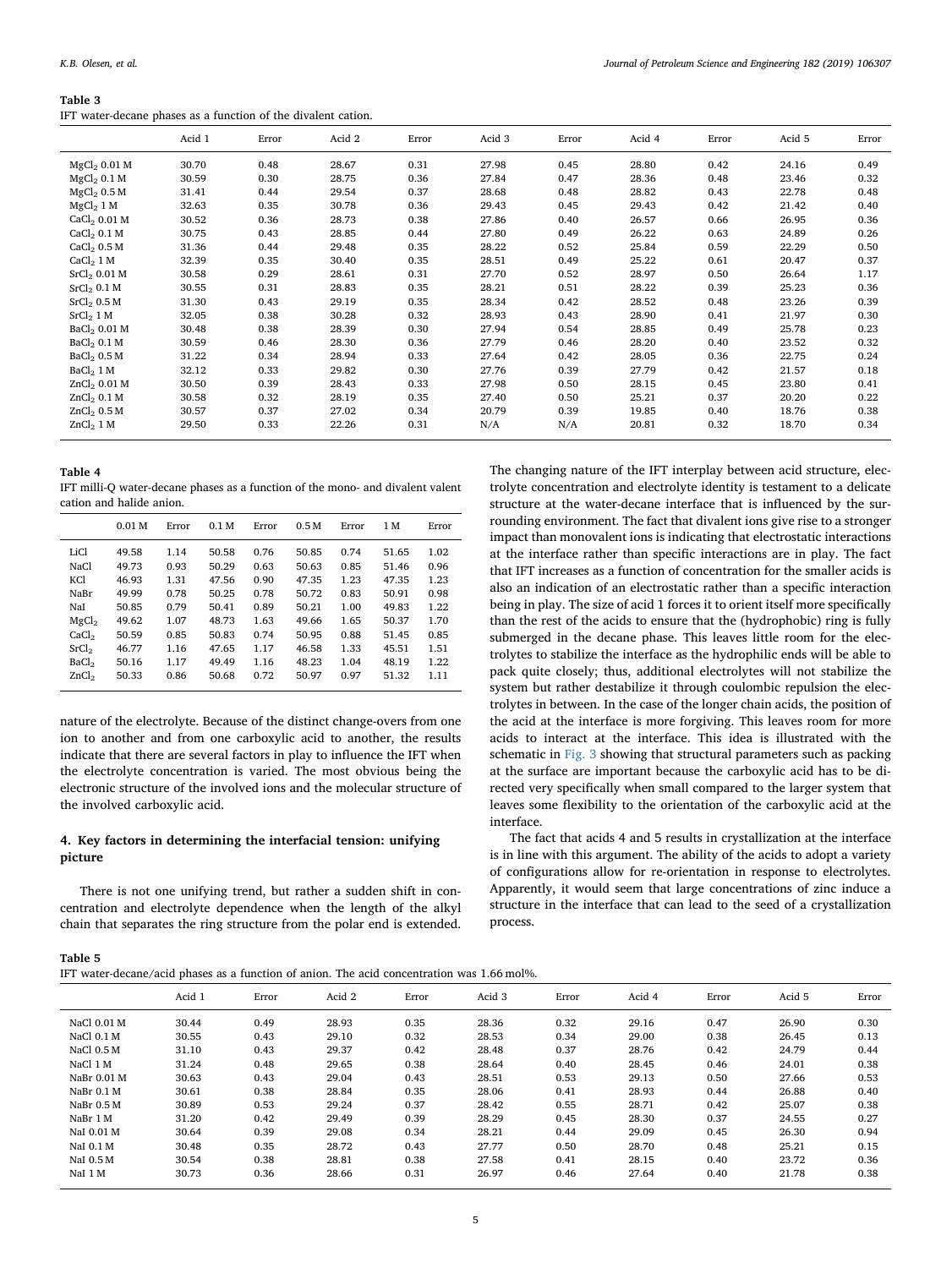<span id="page-5-10"></span>

**Fig. 2.** The growth of Zn containing crystals as a function of time in a  $\text{Zn}^{2+}$ (aq)-decane system.

<span id="page-5-11"></span>

**Fig. 3.** Schematic drawing to illustrate the interpretation of the interplay between structure and electrolyte concentration. The cartoon exemplifies the situation for cyclohexane carboxylic acid (acid 1, left) and 4-cyclohexyl-butanoicacid (acid 3, right). When the larger acid (right, acid 3) leaves more room for interaction with the electrolytes at the surface the IFT goes down as the concentration goes up.

The behavior of the halide ions Cl<sup>−</sup>, Br<sup>−</sup> and I- and that of K<sup>+</sup> vs.  $Na<sup>+</sup>$  is clearly indicating that the solvation of the electrolytes by water also plays an important role. This is most evident for anions because of their ability to form strong hydrogen bonds. The need for solvation decreases from Cl− to I−. Thus, I− will be less solvated in the bulk water phase and more active in impacting IFT. This latter observation could also be taken to indicate the involvement of specific interactions at the interface, such as the hydrogen bonding suggested here, plays a key role.

#### **5. Conclusion**

The variation in IFT is generally quite small and often almost not discernible from the experimental error. Therefore, it is only with great experimental care that it is possible to observe any overarching trends. The addition of carboxylic acids to the oil causes an average IFT reduction of roughly 20 mN/m. The IFT-drop from milli-Q deionized water to brine is 4 mN/m at the max for comparison. The impact of increasing the tail length of the carboxylic acid from acid 1–5 is around 10 mN/m for all electrolytes albeit the most pronounced changes seem to occur in the divalent cases. This is not surprising given the fact that it is all about stabilizing charges that build around the interface and to this end divalent ions are better. The effect of changing the concentration is therefore also most pronounced for the divalent ions with the largest change being observed for  $CaCl<sub>2</sub>$  in combination with acid 5 where the reduction is 6.5 mN/m. The relatively small changes could be taken to indicate that the low salinity brine is not able to reduce the IFT between oil and an aqueous phase, but that higher salinities seem to drive the system towards lower IFT. Whether this means a larger propensity for (micro)emulsification is a different matter that requires further investigation. The results presented here show that interfacial phenomena are playing a very delicate role when it comes to phase behavior; sudden reversal of IFT trends in for example the concentration dependence when adding a single  $-CH_{2}$ – group to the carboxylic acid. A subtle balance is in play at the interface; an actual determination of the structure at the surface should be the objective of future studies ideally from an experimental angle, but a theoretical approach via molecular dynamics may prove to give important insight too.

## **Acknowledgments**

We would like to acknowledge The Danish Chemical Society for travel scholarships to KBO and GPH.

#### **Appendix A. Supplementary data**

Supplementary data to this article can be found online at [https://](https://doi.org/10.1016/j.petrol.2019.106307) [doi.org/10.1016/j.petrol.2019.106307](https://doi.org/10.1016/j.petrol.2019.106307).

#### **References**

- <span id="page-5-3"></span>[Alyafei, N., Blunt, M.J., 2016. The effect of wettability on capillary trapping in carbo](http://refhub.elsevier.com/S0920-4105(19)30728-4/sref1)[nates. Adv. Water Resour. 90, 36–50](http://refhub.elsevier.com/S0920-4105(19)30728-4/sref1).
- <span id="page-5-5"></span>[Berry, J.D., Neeson, M.J., Dagastine, R.R., Chan, D.Y.C., Tabor, R.F., 2015. Measurement](http://refhub.elsevier.com/S0920-4105(19)30728-4/sref2) [of surface and interfacial tension using pendant drop tensiometry. J. Colloid Interface](http://refhub.elsevier.com/S0920-4105(19)30728-4/sref2) [Sci. 454, 226–237](http://refhub.elsevier.com/S0920-4105(19)30728-4/sref2).
- <span id="page-5-1"></span>[Chalbaud, C., Robin, M., Lombard, J.-M., Martin, F., Egermann, P., Bertin, H., 2009.](http://refhub.elsevier.com/S0920-4105(19)30728-4/sref3) [Interfacial tension measurements and wettability evaluation. Adv. Water Resour. 32,](http://refhub.elsevier.com/S0920-4105(19)30728-4/sref3) [98–109.](http://refhub.elsevier.com/S0920-4105(19)30728-4/sref3)
- <span id="page-5-2"></span>[Czarnecki, J., Moran, K., 2005. On the stabilization mechanism of water-in-oil emulsions](http://refhub.elsevier.com/S0920-4105(19)30728-4/sref4) [in petroleum systems. Energy Fuels 19, 2074–2079](http://refhub.elsevier.com/S0920-4105(19)30728-4/sref4).
- <span id="page-5-9"></span>[D'Auria, R., Tobias, D.J., 2009. Relation between surface tension and ion absorption at the](http://refhub.elsevier.com/S0920-4105(19)30728-4/sref5) [air-water interface: a molecular dynamics study. J. Phys. Chem. A 113, 7286–7293.](http://refhub.elsevier.com/S0920-4105(19)30728-4/sref5)
- <span id="page-5-4"></span>[Ese, M.H., Kilpatrick, P.K., 2004. Stabilization of water-in-oil emulsions by naphthenic](http://refhub.elsevier.com/S0920-4105(19)30728-4/sref6) [acids and their salts: model compounds, role of pH, and soap: acid ratio. J. Dispersion](http://refhub.elsevier.com/S0920-4105(19)30728-4/sref6) [Sci. Technol. 25, 253–261.](http://refhub.elsevier.com/S0920-4105(19)30728-4/sref6)
- <span id="page-5-7"></span>[Georgiadis, A., Trusler, J.P.M., Bismarck, A., 2011. Interfacial tension measurements of](http://refhub.elsevier.com/S0920-4105(19)30728-4/sref7) the  $(H_2O + n$  -decane +  $CO_2$ ) ternary system at elevated pressures and temperatures. [J. Chem. Eng. Data 56, 4900–4908](http://refhub.elsevier.com/S0920-4105(19)30728-4/sref7).
- <span id="page-5-8"></span>[Goebel, A., Lunkenheimer, K., 1997. Interfacial tension of the water/n-alkane interface.](http://refhub.elsevier.com/S0920-4105(19)30728-4/sref8) [Langmuir 13, 369–372.](http://refhub.elsevier.com/S0920-4105(19)30728-4/sref8)
- <span id="page-5-6"></span>[Grubbs, F.E., Beck, G., 1972. Extension of sample sizes and percentage points for sig](http://refhub.elsevier.com/S0920-4105(19)30728-4/sref9)[nificance tests of outlying observations. Technometrics 14, 847–854.](http://refhub.elsevier.com/S0920-4105(19)30728-4/sref9)
- <span id="page-5-0"></span>[Harkins, W.D., Humphery, E.C., 1916. The surface tension at the interface between two](http://refhub.elsevier.com/S0920-4105(19)30728-4/sref10)